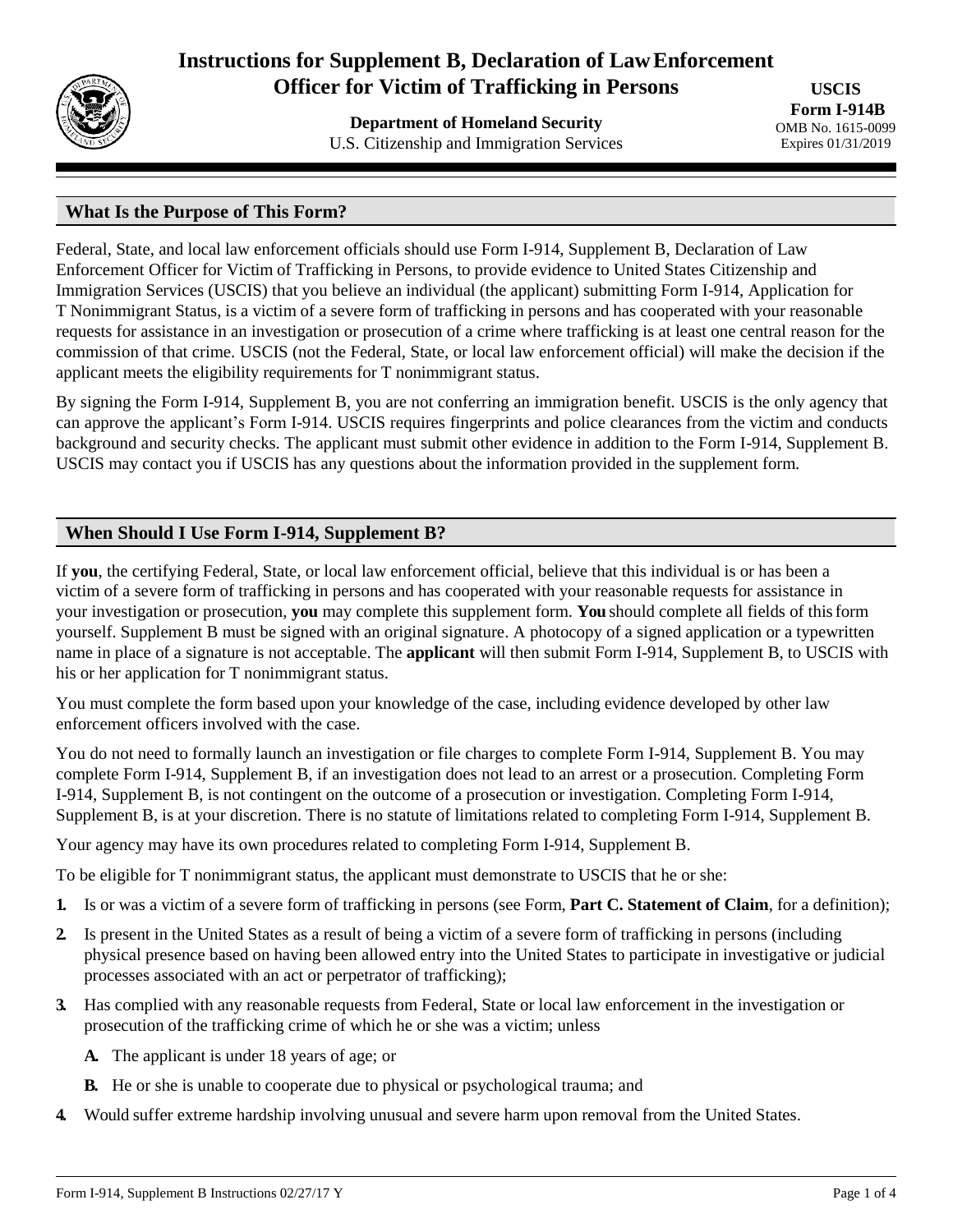These qualifying elements may be established without submitting Form I-914, Supplement B, but submission of Supplement B is one piece of evidence. USCIS (not the certifying Federal, State, or local law enforcement official) makes the determination on whether the evidence is sufficient and whether the applicant meets each eligibility requirement.

## **General Instructions**

- **1.** Type or print legibly in black ink.
- **2.** If extra space is needed to complete any item, attach an additional sheet of paper. Write the victim's name and A-Number, if known, at the top of each sheet of paper and indicate the part and number of the item to which the answer refers.
- **3.** Answer all questions fully and accurately. State that an item is not applicable with "N/A." If the answer is none, write "None."

This form is divided into **Parts A.** - **F.** The following information will help you fill out the form:

# **Part A. Victim Information**

- **1. Full Name.** Provide the legal name of the victim, as shown on his or her birth certificate or legal name change document. If the victim has two last names, include both and use a hyphen (-) between the names, if appropriate. Write the victim's last, first and middle names in each appropriate field.
- **2. Other Names Used.** Provide all the names the victim has used that you are aware of, including maiden name if applicable, married names, nicknames, etc.
- **3. Date of Birth.** Use eight numbers to show the victim's date of birth (example: May 1, 1979, should be written 05/01/1979).
- **4. Gender.** Check the appropriate box.
- **5. A-Number.** Provide the USCIS (former INS) file number if there is one, and if it is known to you.
- **6. Social Security Number.** Provide the Social Security Number if there is one, and if it is known to you.

# **Part B. Agency Information**

- **1. Name of Certifying Agency.** The certifying agency must be a Federal, State, or local law enforcement agency; prosecutor or authority; or Federal or State judge that has responsibility for the investigation or prosecution, conviction, or sentencing of the trafficking in persons of which the applicant was a victim.
- **2. Name of Certifying Official.** Give your name, title, and division or office.
- **3. Agency Address.** Give the agency's mailing address.
- **4. Daytime Phone Number and Fax Number.** Give your phone number and fax number with area code.
- **5. Agency Type.** Mark the appropriate box.
- **6. Case Information.** Provide the case status information and case identification number, if applicable.

## **Part C. Statement of Claim**

- **7.** In order to qualify for T nonimmigrant benefits, the individual must be or have been a victim of a severe formof trafficking in persons. Mark the box that describes the individual's victimization.
	- **A.** Sex trafficking in which a commercial sex act was induced by force, fraud, or coercion.
	- **B.** Sex trafficking and the victim is under 18 years of age.
	- **C.** Recruiting, harboring, transporting, providing, or obtaining of a person for labor or services through the use of force, fraud, or coercion for subjection to involuntary servitude, peonage, debt bondage, or slavery.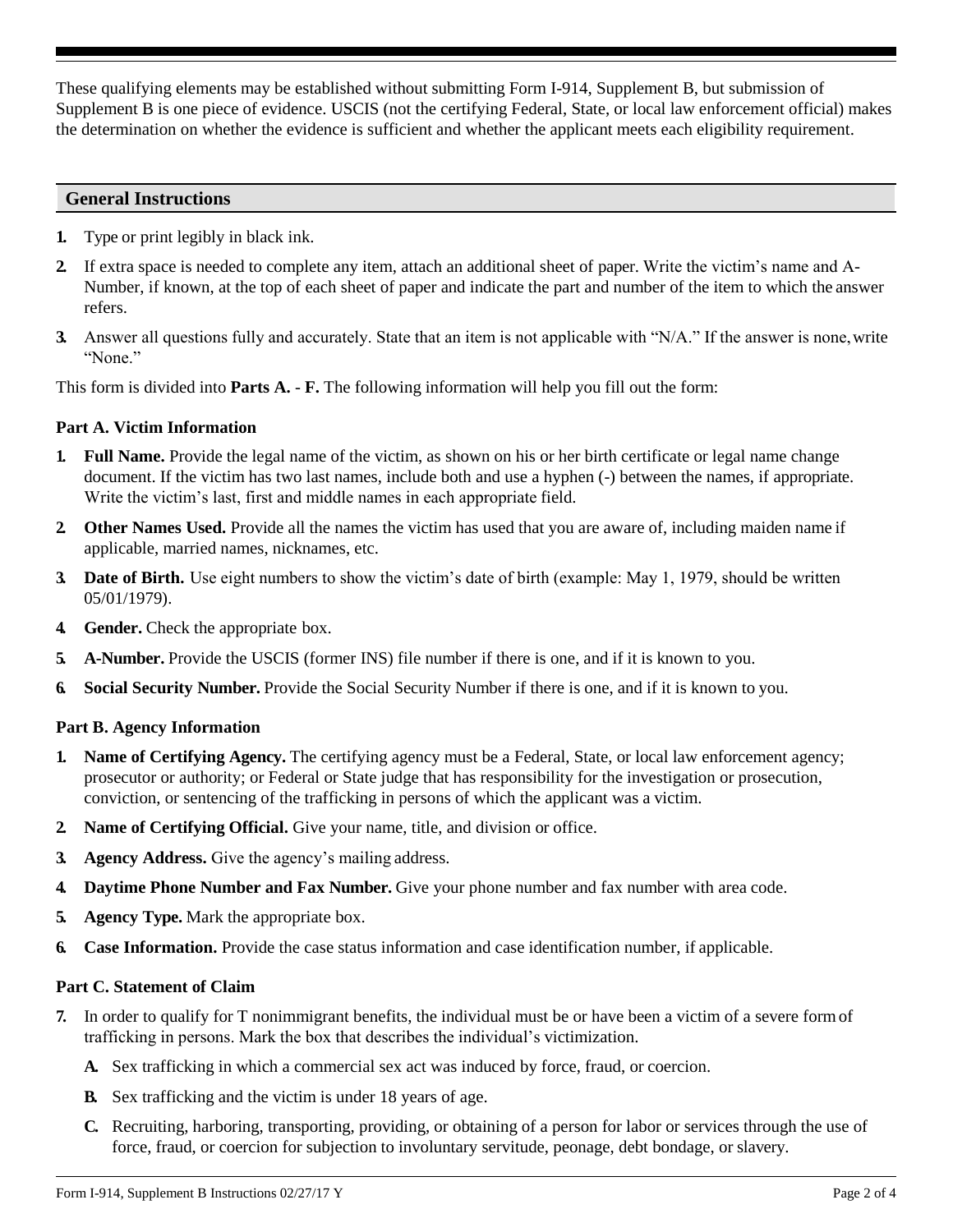- **D.** Not applicable. You do not believe this individual is a victim of trafficking.
- **E.** Other. Attach additional sheets to explain.
- **8.** Describe the victimization on which the applicant's claim is based and identify the relationship of the victimization to the crime under investigation or prosecution by attaching additional sheets. Attach the results of any name or database inquiry and any relevant reports or findings. Attach additional sheets if necessary.
- **9.** Explain if the individual has expressed any fear of retaliation or revenge if they are removed from the United States.
- **10.** Provide the dates on which the acts of trafficking occurred.
- **11.** List the statutory citations that are or were being investigated or prosecuted.
- **12.** Provide the date on which the investigation or prosecution was initiated.
- **13.** Provide the date on which the investigation or prosecution was completed, if any.

#### **Part D. Cooperation of Victim**

In order to qualify for T nonimmigrant status, the individual must show that he or she has complied with any reasonable requests from Federal, State, or local law enforcement in the investigation or prosecution of the acts of trafficking of which he or she was a victim (unless he or she is under 18 years of age or he or she is unable to cooperate with the request due to physical or psychological trauma).

Mark the box that describes the individual's cooperation with you and explain, attaching additional sheets if necessary.

#### **Part E. Family Members Implicated in Trafficking**

List whether any of the victim's family members are believed to have been involved in the trafficking in persons of which the individual is a victim.

An alien victim is prohibited from filing for derivative T nonimmigrant status on behalf of a family member who participated in trafficking the alien victim that established his or her eligibility for T nonimmigrant status. Therefore, USCIS will not grant an immigration benefit to a family member who committed trafficking.

#### **Part F. Attestation**

The law enforcement officer filling out this form (identified in **Part B.** of the form), and their supervisor, must sign and date the form in this section.

The Form I-914, Supplement B, must have an original signature. A photocopy of a signed declaration or a type written name in place of a signature is not acceptable.

## **How Can I Provide Further Information at a Later Date?**

An agency can provide further information to USCIS or formally revoke Form I-914, Supplement B, at a later date, even after this form is submitted to USCIS, if there is new information or if the victim is no longer cooperating with a reasonable request for assistance in an investigation or prosecution. You should notify USCIS by sending a written statement to:

> **USCIS Vermont Service Center**  75 Lower Welden Street St. Albans, VT05479-0001

An agency should send a letter on official agency letterhead to USCIS at the address above describing the reasons for providing further information or the reasons for revoking the declaration. Include the victim's name, date of birth, and A-Number (if available) on all correspondence. USCIS will allow the victim to rebut this information.